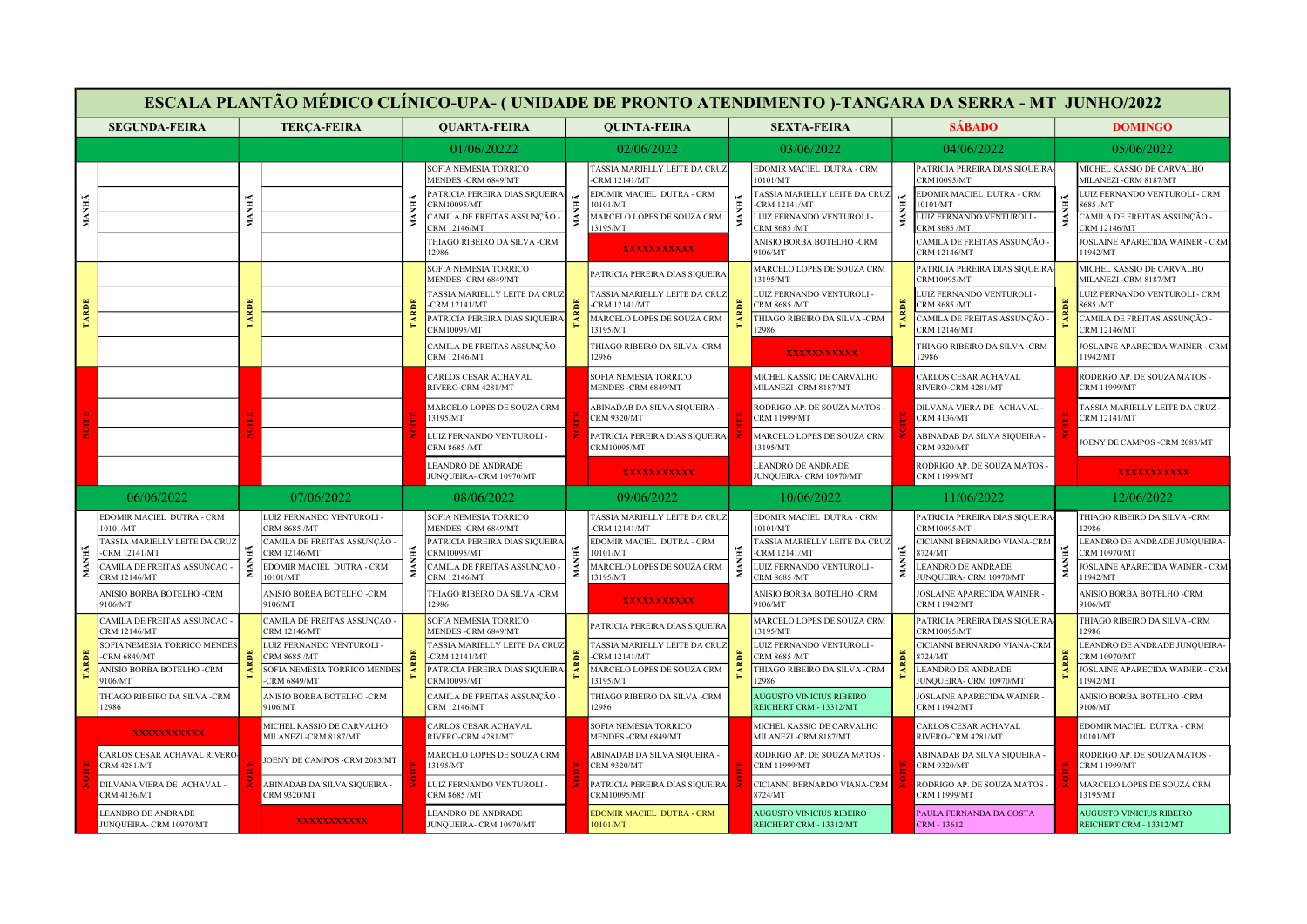|              | 13/06/2022                                                 |    | 14/06/2022                                          |                                       | 15/06/2022                                            |                                                     | 16/06/2022                                           |                                       | 17/06/2022                                                |                                                     | 18/06/2022                                         |                                        | 19/06/2022                                             |
|--------------|------------------------------------------------------------|----|-----------------------------------------------------|---------------------------------------|-------------------------------------------------------|-----------------------------------------------------|------------------------------------------------------|---------------------------------------|-----------------------------------------------------------|-----------------------------------------------------|----------------------------------------------------|----------------------------------------|--------------------------------------------------------|
|              | EDOMIR MACIEL DUTRA - CRM<br>10101/MT                      |    | LUIZ FERNANDO VENTUROLI -<br>CRM 8685 /MT           |                                       | SOFIA NEMESIA TORRICO<br>MENDES -CRM 6849/MT          | ASSIA MARIELLY LEITE DA CRUZ<br><b>CRM 12141/MT</b> | EDOMIR MACIEL DUTRA - CRM<br>10101/MT                |                                       | PATRICIA PEREIRA DIAS SIQUEIRA-<br>CRM10095/MT            |                                                     | MICHEL KASSIO DE CARVALHO<br>MILANEZI -CRM 8187/MT |                                        |                                                        |
|              | TASSIA MARIELLY LEITE DA CRUZ<br>-CRM 12141/MT             | НÃ | CAMILA DE FREITAS ASSUNÇÃO -<br><b>CRM 12146/MT</b> | ĂН                                    | PATRICIA PEREIRA DIAS SIQUEIRA-<br><b>CRM10095/MT</b> | НĂ                                                  | EDOMIR MACIEL DUTRA - CRM<br>0101/MT                 | Ě                                     | ASSIA MARIELLY LEITE DA CRUZ<br><b>CRM 12141/MT</b>       | MANHÃ                                               | THIAGO RIBEIRO DA SILVA -CRM<br>12986              | Ě                                      | MARCELO LOPES DE SOUZA CRM<br>13195/MT                 |
| MANHÃ        | CAMILA DE FREITAS ASSUNÇÃO -<br><b>CRM 12146/MT</b>        |    | TASSIA MARIELLY LEITE DA CRUZ<br>-CRM 12141/MT      |                                       | CAMILA DE FREITAS ASSUNÇÃO -<br><b>CRM 12146/MT</b>   |                                                     | MARCELO LOPES DE SOUZA CRM<br>13195/MT               |                                       | LUIZ FERNANDO VENTUROLI -<br>CRM 8685 /MT                 |                                                     | CICIANNI BERNARDO VIANA-CRM<br>8724/MT             |                                        | CICIANNI BERNARDO VIANA-CRM<br>8724/MT                 |
|              | ANISIO BORBA BOTELHO -CRM<br>9106/MT                       |    | ANISIO BORBA BOTELHO -CRM<br>9106/MT                |                                       | THIAGO RIBEIRO DA SILVA -CRM<br>12986                 |                                                     | SOFIA NEMESIA TORRICO<br><b>MENDES -CRM 6849/MT</b>  |                                       | ANISIO BORBA BOTELHO -CRM<br>9106/MT                      |                                                     | MARCELO LOPES DE SOUZA CRM<br>13195/MT             |                                        | EDOMIR MACIEL DUTRA - CRM<br>10101/MT                  |
|              | CAMILA DE FREITAS ASSUNÇÃO ·<br><b>CRM 12146/MT</b>        | ă  | CAMILA DE FREITAS ASSUNÇÃO<br><b>CRM 12146/MT</b>   | RDE                                   | SOFIA NEMESIA TORRICO<br>MENDES -CRM 6849/MT          |                                                     | PATRICIA PEREIRA DIAS SIQUEIRA                       |                                       | MARCELO LOPES DE SOUZA CRM<br>13195/MT                    | ARDE                                                | PATRICIA PEREIRA DIAS SIQUEIRA<br>CRM10095/MT      |                                        | MICHEL KASSIO DE CARVALHO<br>MILANEZI - CRM 8187/MT    |
|              | SOFIA NEMESIA TORRICO MENDES<br>-CRM $6849/MT$             |    | LUIZ FERNANDO VENTUROLI -<br>CRM 8685 /MT           |                                       | TASSIA MARIELLY LEITE DA CRUZ<br>-CRM 12141/MT        | ă                                                   | ASSIA MARIELLY LEITE DA CRUZ<br><b>CRM 12141/MT</b>  |                                       | LUIZ FERNANDO VENTUROLI -<br><b>CRM 8685 /MT</b>          |                                                     | THIAGO RIBEIRO DA SILVA -CRM<br>12986              | ă.                                     | MARCELO LOPES DE SOUZA CRM<br>13195/MT                 |
| <b>TARDE</b> | ANISIO BORBA BOTELHO -CRM<br>9106/MT                       |    | SOFIA NEMESIA TORRICO MENDES<br>-CRM 6849/MT        |                                       | PATRICIA PEREIRA DIAS SIQUEIRA-<br>CRM10095/MT        |                                                     | MARCELO LOPES DE SOUZA CRM<br>13195/MT               | TARDE                                 | THIAGO RIBEIRO DA SILVA -CRM<br>12986                     |                                                     | CICIANNI BERNARDO VIANA-CRM<br>8724/MT             |                                        | CICIANNI BERNARDO VIANA-CRM<br>8724/MT                 |
|              | THIAGO RIBEIRO DA SILVA -CRM<br>12986                      |    | ANISIO BORBA BOTELHO -CRM<br>9106/MT                |                                       | CAMILA DE FREITAS ASSUNÇÃO -<br>CRM 12146/MT          |                                                     | <b>FHIAGO RIBEIRO DA SILVA-CRM</b><br>12986          |                                       | PAULA FERNANDA DA COSTA<br>CRM - 13612                    |                                                     | MARCELO LOPES DE SOUZA CRM<br>13195/MT             |                                        | SOFIA NEMESIA TORRICO MENDES -<br>CRM 6849/MT          |
|              | <b>EDOMIR MACIEL DUTRA - CRM</b><br>10101/MT               |    | MICHEL KASSIO DE CARVALHO<br>MILANEZI -CRM 8187/MT  |                                       | CARLOS CESAR ACHAVAL<br>RIVERO-CRM 4281/MT            |                                                     | SOFIA NEMESIA TORRICO<br><b>MENDES -CRM 6849/MT</b>  |                                       | MICHEL KASSIO DE CARVALHO<br>MILANEZI -CRM 8187/MT        |                                                     | ABINADAB DA SILVA SIQUEIRA -<br><b>CRM 9320/MT</b> |                                        | TASSIA MARIELLY LEITE DA CRUZ -<br><b>CRM 12141/MT</b> |
|              | CARLOS CESAR ACHAVAL RIVERO<br><b>CRM 4281/MT</b>          |    | JOENY DE CAMPOS -CRM 2083/MT                        |                                       | MARCELO LOPES DE SOUZA CRM<br>13195/MT                |                                                     | ABINADAB DA SILVA SIQUEIRA<br><b>CRM 9320/MT</b>     |                                       | RODRIGO AP. DE SOUZA MATOS -<br>CRM 11999/MT              |                                                     | CARLOS CESAR ACHAVAL<br>RIVERO-CRM 4281/MT         |                                        | RODRIGO AP. DE SOUZA MATOS -<br>CRM 11999/MT           |
|              | DILVANA VIERA DE ACHAVAL -<br>CRM 4136/MT                  |    | ABINADAB DA SILVA SIQUEIRA -<br><b>CRM 9320/MT</b>  |                                       | LUIZ FERNANDO VENTUROLI -<br>CRM 8685 /MT             |                                                     | PATRICIA PEREIRA DIAS SIQUEIRA-<br>CRM10095/MT       |                                       | CICIANNI BERNARDO VIANA-CRM<br>8724/MT                    |                                                     | RODRIGO AP. DE SOUZA MATOS -<br>CRM 11999/MT       |                                        | CARLOS CESAR ACHAVAL RIVERO-<br><b>CRM 4281/MT</b>     |
|              | <b>LEANDRO DE ANDRADE</b><br>JUNQUEIRA- CRM 10970/MT       |    | EDOMIR MACIEL DUTRA - CRM<br>10101/MT               |                                       | <b>LEANDRO DE ANDRADE</b><br>JUNQUEIRA- CRM 10970/MT  |                                                     | <b>XXXXXXXXXXX</b>                                   |                                       | LEANDRO DE ANDRADE<br>JUNQUEIRA- CRM 10970/MT             |                                                     | <b>XXXXXXXXXXX</b>                                 |                                        | JOSLAINE APARECIDA WAINER - CRN<br>11942/MT            |
|              | 20/06/06/2022<br>21/06/2022                                |    |                                                     | 22/06/2022                            |                                                       | 23/06/2022                                          |                                                      | 24/06/2022                            |                                                           | 25/06/2022                                          |                                                    | 26/06/2022                             |                                                        |
|              | EDOMIR MACIEL DUTRA - CRM<br>10101/MT                      |    | LUIZ FERNANDO VENTUROLI -<br>CRM 8685 /MT           |                                       | <b>SOFIA NEMESIA TORRICO</b><br>MENDES -CRM 6849/MT   |                                                     | TASSIA MARIELLY LEITE DA CRUZ<br><b>CRM 12141/MT</b> |                                       | EDOMIR MACIEL DUTRA - CRM<br>10101/MT                     | Σ.                                                  | PATRICIA PEREIRA DIAS SIQUEIRA                     | <b>ANHĂ</b><br>Σ                       | ANISIO BORBA BOTELHO -CRM<br>9106/MT                   |
|              | TASSIA MARIELLY LEITE DA CRUZ<br>-CRM 12141/MT             |    | CAMILA DE FREITAS ASSUNÇÃO -<br>CRM 12146/MT        |                                       | PATRICIA PEREIRA DIAS SIQUEIRA-<br>CRM10095/MT        | 4                                                   | EDOMIR MACIEL DUTRA - CRM<br>0101/MT                 | MANHÃ                                 | ASSIA MARIELLY LEITE DA CRUZ<br>CRM 12141/MT              |                                                     | CICIANNI BERNARDO VIANA-CRM<br>8724/MT             |                                        | LEANDRO DE ANDRADE JUNQUEIRA-<br>CRM 10970/MT          |
| MANHÃ        | CAMILA DE FREITAS ASSUNÇÃO -<br><b>CRM 12146/MT</b>        | Σ. | TASSIA MARIELLY LEITE DA CRUZ<br>-CRM 12141/MT      | Σ                                     | CAMILA DE FREITAS ASSUNÇÃO -<br><b>CRM 12146/MT</b>   | Σ                                                   | MARCELO LOPES DE SOUZA CRM<br>13195/MT               |                                       | LUIZ FERNANDO VENTUROLI -<br><b>CRM 8685 /MT</b>          |                                                     | LEANDRO DE ANDRADE<br>JUNQUEIRA- CRM 10970/MT      |                                        | JOSLAINE APARECIDA WAINER - CRM<br>11942/MT            |
|              | ANISIO BORBA BOTELHO -CRM<br>9106/MT                       |    | ANISIO BORBA BOTELHO -CRM<br>9106/MT                | THIAGO RIBEIRO DA SILVA -CRM<br>12986 | <b>LUIZ FERNANDO VENTUROLI -</b><br>CRM 8685 /MT      |                                                     | ANISIO BORBA BOTELHO -CRM<br>9106/MT                 |                                       | <b>JOSLAINE APARECIDA WAINER -</b><br><b>CRM 11942/MT</b> |                                                     | CICIANNI BERNARDO VIANA-CRM<br>8724/MT             |                                        |                                                        |
|              | CAMILA DE FREITAS ASSUNÇÃO -<br><b>CRM 12146/MT</b>        |    | CAMILA DE FREITAS ASSUNÇÃO ·<br>CRM 12146/MT        |                                       | SOFIA NEMESIA TORRICO<br>MENDES -CRM 6849/MT          |                                                     | PATRICIA PEREIRA DIAS SIQUEIRA                       |                                       | MARCELO LOPES DE SOUZA CRM<br>13195/MT                    |                                                     | PATRICIA PEREIRA DIAS SIQUEIRA                     |                                        | ANISIO BORBA BOTELHO -CRM<br>9106/MT                   |
| <b>ARDE</b>  | SOFIA NEMESIA TORRICO MENDES<br>-CRM $6849/MT$             |    | LUIZ FERNANDO VENTUROLI -<br>CRM 8685 /MT           |                                       | TASSIA MARIELLY LEITE DA CRUZ<br>-CRM 12141/MT        | 鬨                                                   | TASSIA MARIELLY LEITE DA CRUZ<br>-CRM 12141/MT       | 昌<br>띗                                | LUIZ FERNANDO VENTUROLI -<br>CRM 8685 /MT                 | 昌                                                   | CICIANNI BERNARDO VIANA-CRM<br>8724/MT             |                                        | LEANDRO DE ANDRADE JUNQUEIRA-<br><b>CRM 10970/MT</b>   |
|              | ANISIO BORBA BOTELHO -CRM<br>9106/MT                       |    | SOFIA NEMESIA TORRICO MENDES<br>$-CRM 6849/MT$      |                                       | PATRICIA PEREIRA DIAS SIQUEIRA-<br>CRM10095/MT        |                                                     | MARCELO LOPES DE SOUZA CRM<br>13195/MT               |                                       | THIAGO RIBEIRO DA SILVA -CRM<br>12986                     |                                                     | LEANDRO DE ANDRADE<br>JUNQUEIRA- CRM 10970/MT      |                                        | JOSLAINE APARECIDA WAINER - CRM<br>11942/MT            |
|              | THIAGO RIBEIRO DA SILVA -CRM<br>12986                      |    | ANISIO BORBA BOTELHO -CRM<br>9106/MT                |                                       | CAMILA DE FREITAS ASSUNÇÃO -<br>CRM 12146/MT          |                                                     | THIAGO RIBEIRO DA SILVA -CRM<br>12986                |                                       | PAULA FERNANDA DA COSTA<br>CRM - 13612                    |                                                     | <b>JOSLAINE APARECIDA WAINER</b><br>CRM 11942/MT   |                                        | CICIANNI BERNARDO VIANA-CRM<br>8724/MT                 |
|              | <b>AUGUSTO VINICIUS RIBEIRO</b><br>REICHERT CRM - 13312/MT |    | MICHEL KASSIO DE CARVALHO<br>MILANEZI -CRM 8187/MT  |                                       | CARLOS CESAR ACHAVAL<br>RIVERO-CRM 4281/MT            |                                                     | SOFIA NEMESIA TORRICO<br>MENDES - CRM 6849/MT        |                                       | RODRIGO AP. DE SOUZA MATOS -<br><b>CRM 11999/MT</b>       |                                                     | CARLOS CESAR ACHAVAL<br>RIVERO-CRM 4281/MT         |                                        | TASSIA MARIELLY LEITE DA CRUZ -<br><b>CRM 12141/MT</b> |
|              | CARLOS CESAR ACHAVAL RIVERO<br><b>CRM 4281/MT</b>          |    | JOENY DE CAMPOS -CRM 2083/MT                        |                                       | MARCELO LOPES DE SOUZA CRM<br>13195/MT                |                                                     | ABINADAB DA SILVA SIQUEIRA ·<br><b>CRM 9320/MT</b>   |                                       | CICIANNI BERNARDO VIANA-CRM<br>8724/MT                    |                                                     | ABINADAB DA SILVA SIQUEIRA -<br><b>CRM 9320/MT</b> |                                        | RODRIGO AP. DE SOUZA MATOS -<br>CRM 11999/MT           |
|              | DILVANA VIERA DE ACHAVAL -<br><b>CRM 4136/MT</b>           |    | ABINADAB DA SILVA SIQUEIRA -<br><b>CRM 9320/MT</b>  |                                       | LUIZ FERNANDO VENTUROLI -<br>CRM 8685 /MT             |                                                     | TASSIA MARIELLY LEITE DA CRUZ<br><b>CRM 12141/MT</b> | EDOMIR MACIEL DUTRA - CRM<br>10101/MT |                                                           | RODRIGO AP. DE SOUZA MATOS -<br><b>CRM 11999/MT</b> |                                                    | MARCELO LOPES DE SOUZA CRM<br>13195/MT |                                                        |
|              | LEANDRO DE ANDRADE<br>JUNQUEIRA- CRM 10970/MT              |    | EDOMIR MACIEL DUTRA - CRM<br>10101/MT               |                                       | LEANDRO DE ANDRADE<br>JUNQUEIRA- CRM 10970/MT         |                                                     | PATRICIA PEREIRA DIAS SIQUEIRA-<br>CRM10095/MT       |                                       | JOSLAINE APARECIDA WAINER -<br><b>CRM 11942/MT</b>        |                                                     | EDOMIR MACIEL DUTRA - CRM<br>10101/MT              |                                        | EDOMIR MACIEL DUTRA - CRM<br>10101/MT                  |